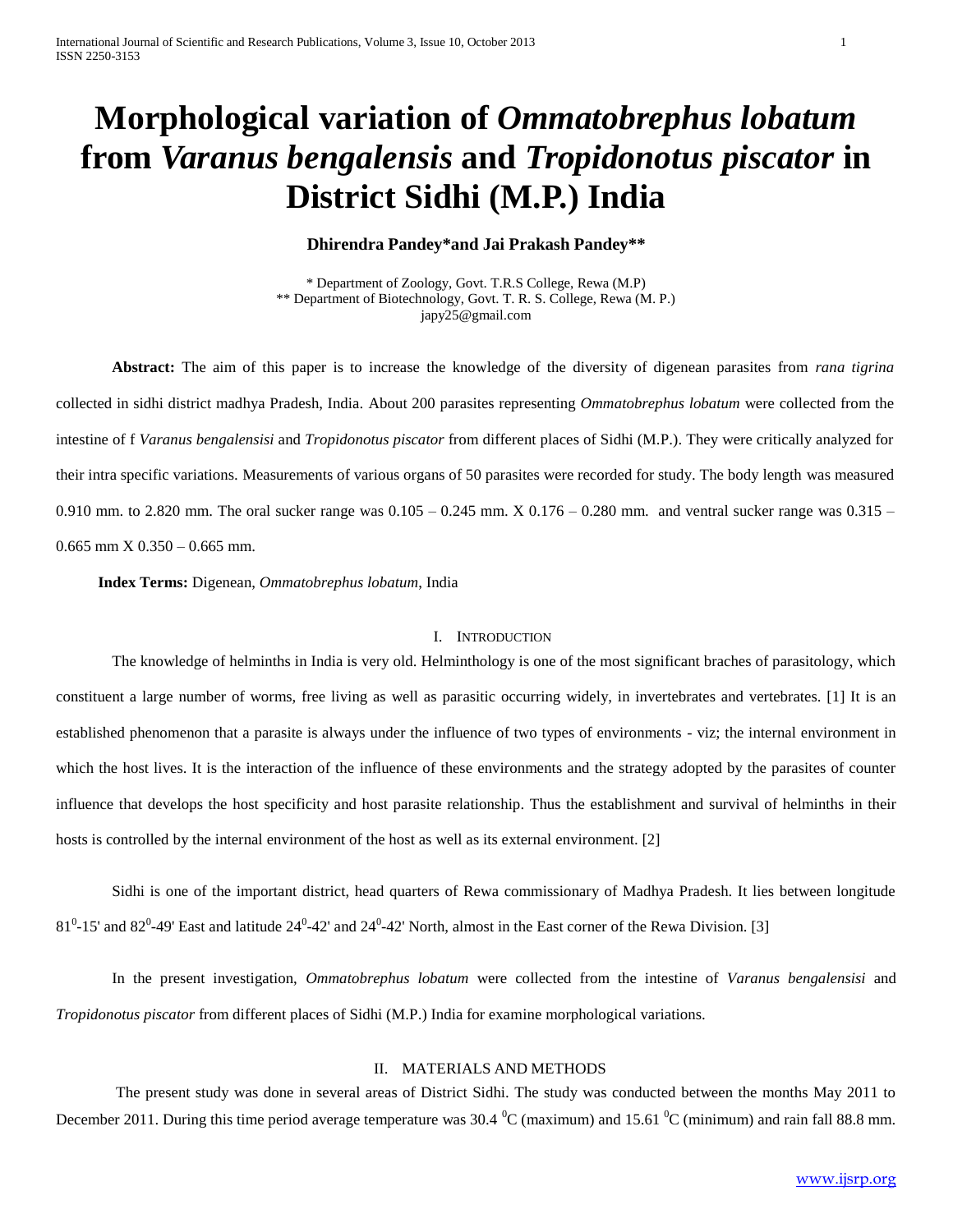50 parasites were selected for study. Specimens were carefully collected without any contamination, and were carried to laboratory for examination. The worms thus obtained from the hosts were cleaned thoroughly by saline water or ordinary tap water, killed and fixed quickly by under pressure of the cover glass. Fixatives and preservatives were used: (1) Worm A.F.A. Solution (2) Mercuric chloride Acetic acid (3) 5% Formalin (Commercial) and Preservations 70% Ethyl alcohol.

Fixed worms brought to either water of 20% alcohol and stained in Gower's Carmine Stain for 12-35 hours. They were washed in one or two changes of water and dehydrated through series of alcohols, cleared in Methyl salicylate and Benzene then mounted whole in Canada balsam.

#### III. RESULTS AND DISCUSSION

Helminthology is only one of the significant branches of parasitology. Parasitism figures prominently in the Zoological curriculum at the present time. A large number of vertebrate hosts ranging from fishes, amphibia, reptiles, birds and mammals from different part of Sidhi region were collected then cut in saline water and a through examination of not only the alimentary canal but whole of the body was made for digenetic trematodes. [4]

In the present study we investigated morphological characters of *Ommatobrephus lobatum* collected from the intestine (rectal region) of *Varanus bengalensisi* and *Tropidonotus piscator* like body length, oral sucker, ventral sucker and the ratio of oral and ventral sucker. The body length range was measured 0.910 mm. to 2.820 mm. The oral and ventral sucker range were 0.105 – 0.245 mm. X 0.176 – 0.280 and 0.315 – 0.665 mm X 0.350 – 0.665 respectively. The ratio of oral and ventral sucker range was 1:1.9 - 1:2.90. (Table 1)

Pandey, 1969 has been redescribed from specimens collected from*Varanus bengalensis* and*Tropiodonotus piscator* at Gyanpur, Varanasi. The species *O. lobatum najii, O. nicolli, O. chauhani* and*O. bengalensis* is considered synonym of *O. lobatum*. [5]

Dwivedi and chauhan (1969) added one more species of the genus *Ommatobrephus*, *O. minutum* from the intestine of *Tropidonotus piscator* collected from Chindwara (M.P.).

**Table- : Measurements of various organs of 50 parasites of** *O. lobatum.*

| S.No. | <b>Body length</b> | Oral sucker          | <b>Ventral sucker</b> | Sucker ratio OS : VS |
|-------|--------------------|----------------------|-----------------------|----------------------|
| 1.    | 0.910              | $0.105 \times 0.176$ | $0.315 \times 0.350$  | 1:2.37               |
| 2.    | 1.155              | $0.175 \times 0.210$ | $0.350 \times 0.385$  | 1:1.9                |
| 3.    | 1.260              | $0.175 \times 0.245$ | $0.455 \times 0.385$  | 1:2                  |
| 4.    | 1.295              | $1.160\times0.280$   | $0.385 \times 0.525$  | 1:2.16               |
| 5.    | 1.330              | $0.175 \times 0.210$ | $0.350\times0.455$    | 1:2.09               |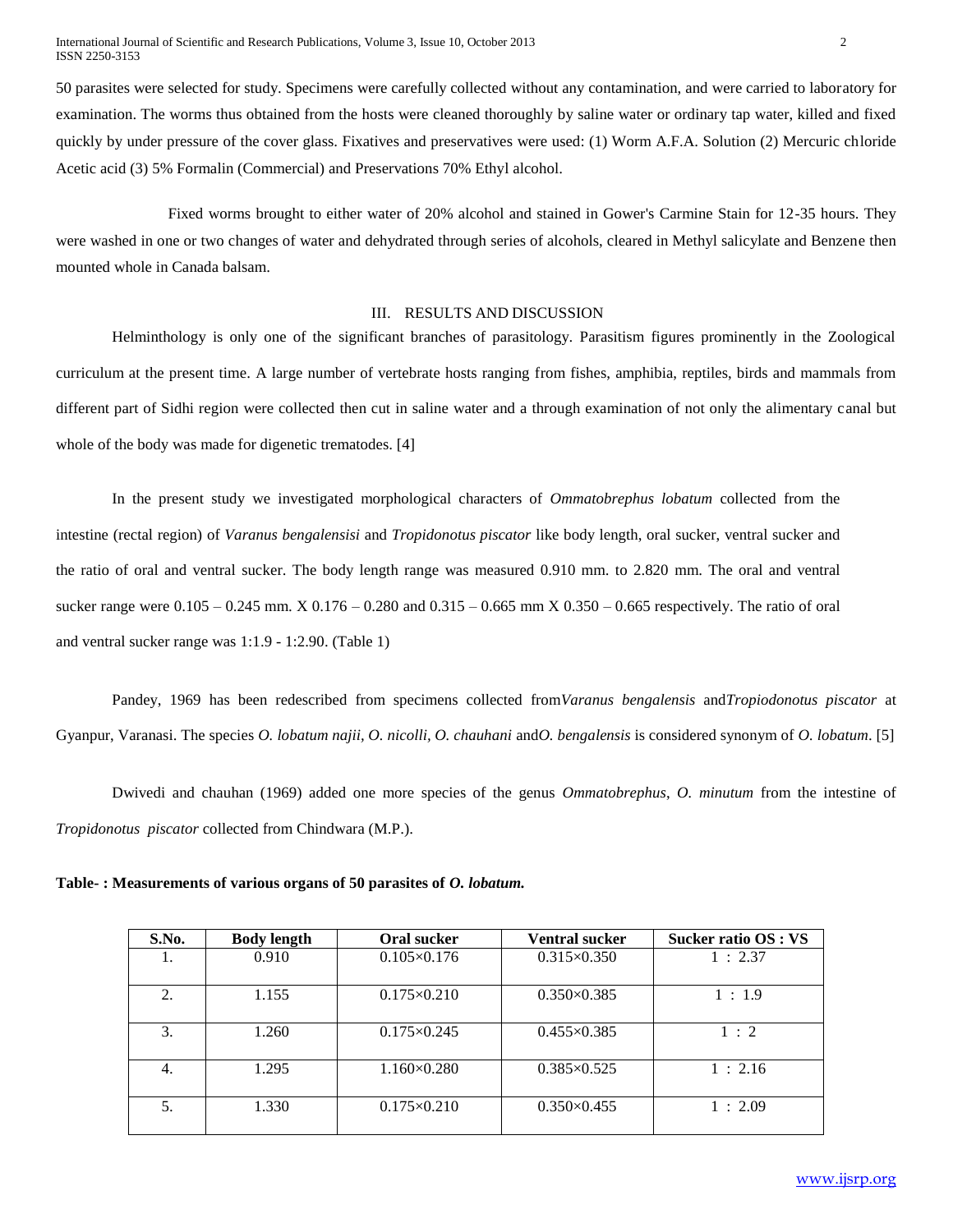| 6.  | 1.400 | $0.140 \times 0.176$ | $0.385 \times 0.420$ | 1:2.55 |
|-----|-------|----------------------|----------------------|--------|
| 7.  | 1.400 | $0.176 \times 0.245$ | $0.420 \times 0.525$ | 1:2.25 |
| 8.  | 1.400 | $0.140\times0.245$   | $0.455 \times 0.455$ | 1:2.36 |
| 9.  | 1.540 | $0.175 \times 0.245$ | $0.420\times0.560$   | 1:2.33 |
| 10. | 1.540 | $0.175 \times 0.280$ | $0.525 \times 0.560$ | 1:2.15 |
| 11. | 1.540 | $0.175 \times 0.210$ | $0.364 \times 0.490$ | 1:2.21 |
| 12. | 1.575 | $0.140\times0.245$   | $0.420 \times 0.525$ | 1:2.45 |
| 13. | 1.610 | $0.175 \times 0.245$ | $0.490 \times 0.525$ | 1:2.41 |
| 14. | 1.610 | $0.210\times0.245$   | $0.455 \times 0.560$ | 1:2.01 |
| 15. | 1.610 | $0.140 \times 0.210$ | 0.385×0.490          | 1:2.5  |
| 16. | 1.645 | $0.175 \times 0.210$ | $0.350\times0.455$   | 1:2.09 |
| 17. | 1.680 | $0.175 \times 0.245$ | $0.490\times0.490$   | 1:2.33 |
| 18. | 1.701 | $0.175 \times 0.245$ | $0.525 \times 0.525$ | 1:2.5  |
| 19. | 1.715 | $0.175 \times 0.280$ | $0.525 \times 0.455$ | 1:2.16 |
| 20. | 1.750 | $0.175 \times 0.245$ | $0.355 \times 0.525$ | 1:2.33 |
| 21. | 1.750 | $0.175 \times 0.210$ | $0.490 \times 0.385$ | 1:2.27 |
| 22. | 1.785 | $0.175 \times 0.245$ | $0.511 \times 0.511$ | 1:2.43 |
| 23. | 1.785 | $0.105 \times 0.210$ | $0.350\times0.420$   | 1:2.44 |
| 24. | 1.820 | $0.175 \times 0.210$ | $0.420\times0.490$   | 1:2.36 |
| 25. | 1.820 | $0.175 \times 0.245$ | $0.420\times0.490$   | 1:2.16 |
| 26. | 1.820 | $0.175 \times 0.245$ | $0.511 \times 0.511$ | 1:2.45 |
| 27. | 1.925 | $0.210\times0.245$   | $0.490\times0.490$   | 1:2.15 |
| 28. | 1.960 | $0.210\times0.245$   | $0.525 \times 0.560$ | 1:2.38 |
| 29. | 1.995 | $0.210\times0.245$   | $0.525 \times 0.525$ | 1:2.30 |
| 30. | 2.170 | $0.210\times0.245$   | $0.525 \times 0.560$ | 1:2.38 |
| 31. | 2.205 | $0.175 \times 0.245$ | $0.560 \times 0.525$ | 1:2.58 |
| 32. | 2.205 | $0.210\times0.245$   | $0.525 \times 0.595$ | 1:2.45 |
| 33. | 2.240 | $0.105 \times 0.245$ | $0.350\times0.560$   | 1:2.6  |
|     |       |                      |                      |        |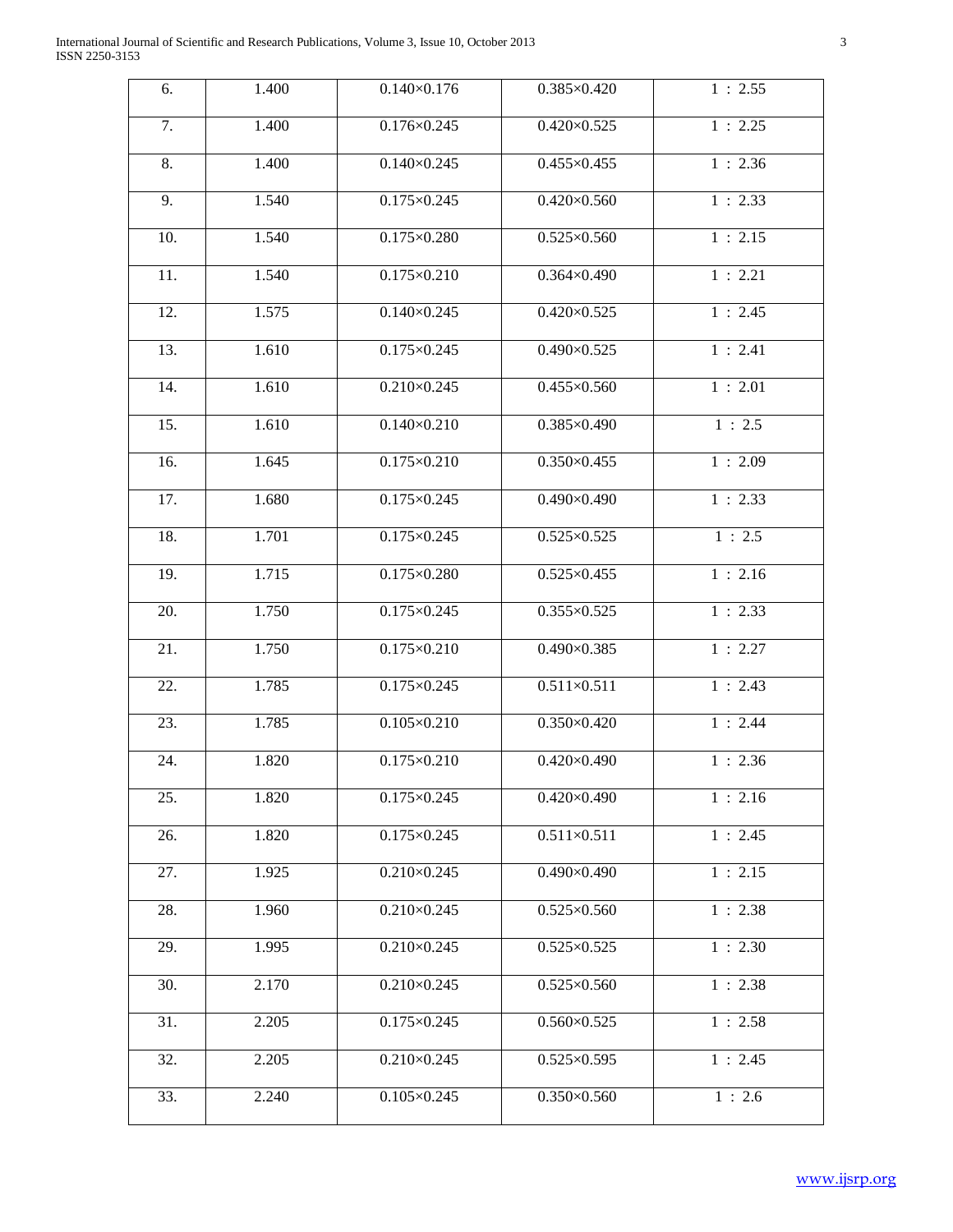International Journal of Scientific and Research Publications, Volume 3, Issue 10, October 2013 4 ISSN 2250-3153

| 34. | 2.275 | $0.310\times0.245$   | $0.595 \times 0.630$ | 1:2.69  |
|-----|-------|----------------------|----------------------|---------|
| 35. | 2.310 | $0.210\times0.245$   | $0.525 \times 0.560$ | 1:2.38  |
| 36. | 2.310 | $0.245 \times 0.245$ | $0.525 \times 0.490$ | 1:2.074 |
| 37. | 2.345 | $0.245 \times 0.245$ | $0.525 \times 0.560$ | 1:2.21  |
| 38. | 2.345 | $0.210\times0.210$   | $0.525 \times 0.560$ | 1:2.58  |
| 39. | 2.380 | $0.210\times0.280$   | $0.560\times0.595$   | 1:2.35  |
| 40. | 2.380 | $0.210\times0.245$   | $0.525 \times 0.595$ | 1:2.46  |
| 41. | 2.415 | $0.175 \times 0.245$ | $0.525 \times 0.525$ | 1:2.5   |
| 42. | 2.450 | $0.245 \times 0.280$ | $0.560\times0.560$   | 1:2.12  |
| 43. | 2.520 | $0.245 \times 0.280$ | $0.560\times0.560$   | 1:2.71  |
| 44. | 2.590 | $0.210\times0.280$   | $0.665\times0.665$   | 1:2.12  |
| 45. | 2.590 | $0.210\times0.280$   | $0.560\times0.560$   | 1:2.28  |
| 46. | 2.625 | $0.245 \times 0.280$ | $0.595\times0.665$   | 1:2.4   |
| 47. | 2.800 | $0.175 \times 0.210$ | $0.560\times0.560$   | 1:2.90  |
| 48. | 2.810 | $0.163\times0.220$   | $0.540\times0.530$   | 1:2.85  |
| 49. | 2.810 | $0.172 \times 0.210$ | $0.580\times0.520$   | 1:2.01  |
| 50. | 2.820 | $0.175 \times 0.211$ | $0.590 \times 0.530$ | 1:2.19  |
|     |       |                      |                      |         |

#### IV. CONCLUSION

In the present course of investigation, we have to explore the helminth fauna belonging to the host ranging from fishes to mammals and their ecology of Sidhi Distt. and its adjoining areas. The increasing international interest of these groups, due to their economic importance, makes it necessary in different regions, to revise the systematic status of already known taxas as well as the unknown forms.

#### **REFERENCES**

- 1. Baugh, S.C. Contribution to our knowledge of digenetic trematodes. III. *Proc., Nat. Acad. Sci.* Vol. XXVIII, (B) Part III. 1958, 206-226.
- 2. Dwivedi, M.P. and Chauhan, B.S. On some digenetic Trematodes, part II. *J. Zool. Soc. India*. 1965, **22 :** 165-172.
- 3. Singh, Y.P. Cytological, histological and histochemical studies on certain digenetic trematodes of fresh water tortoise Ph.D. Thesis, A.P.S. University, Rewa (M.P.), 1982.
- 4. Chauhan, B.S. Studies on the trematode fauna of India. Part-IV. Sub class Digenea (Prosostomata A revision of Hemiuroidea from the Indian region). *Rec. Ind. Mus.*1963, Vol. **51 :** 289-363.